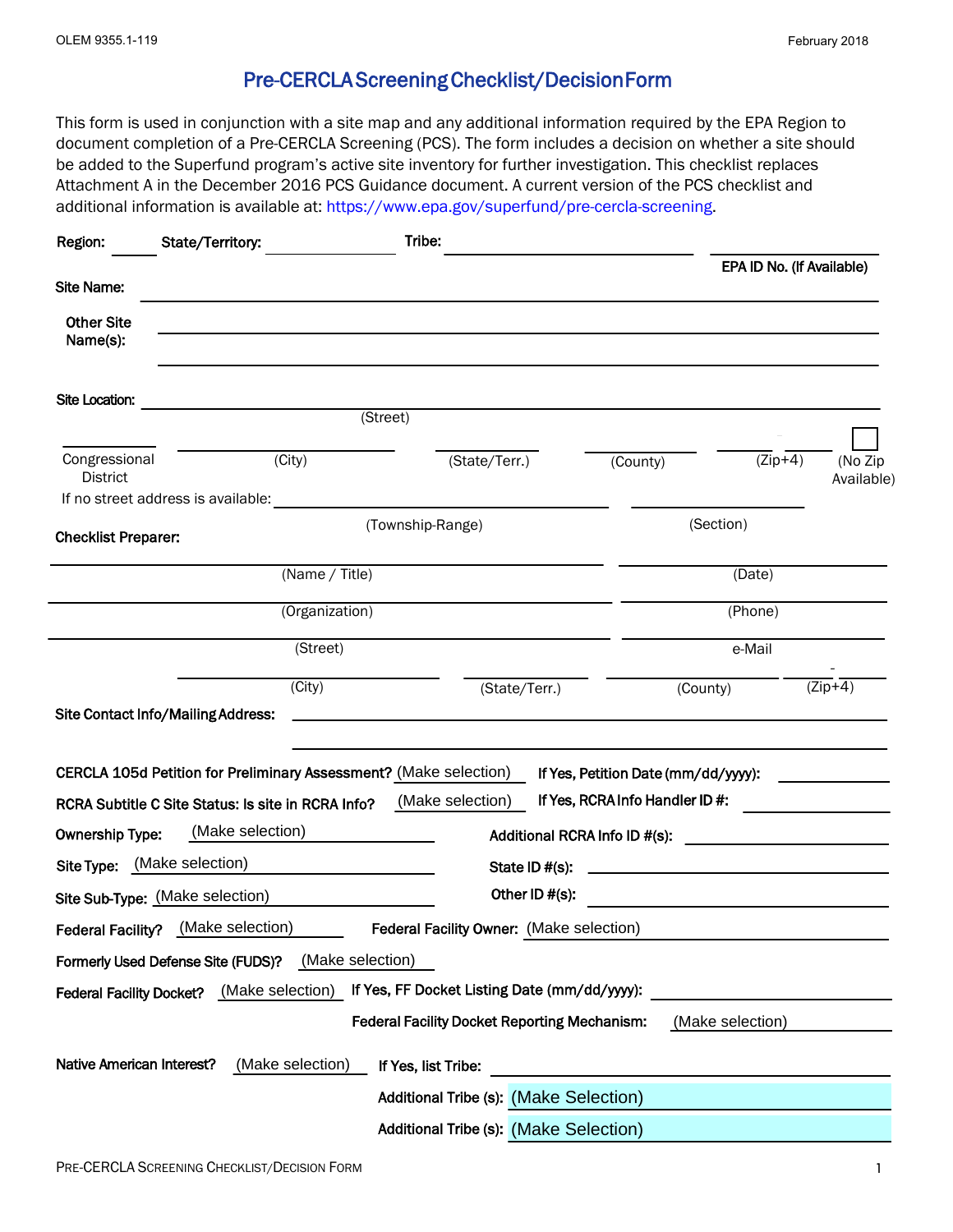## **Site Description**

 Use this section to briefly describe site background and conditions if known or (easily) available, such as: operational history; physical setting and land use; site surface description, soils, geology and hydrogeology; source and waste characteristics; hazardous substances/contaminants of concern; historical releases, previous investigations and cleanup activities; previous regulatory actions, including permitting and enforcement actions; institutional controls; and community interest.

## Geospatial Information

Longitude:

Latitude:<br>
Decimal Degree North (e.g., 38.859156)

Decimal Degree West (e.g., 77.036783)

Provide 4 significant digits at a minimum, more if your collection method generates them.

Except for certain territories in the Pacific Ocean, all sites in U.S. states and territories are located within the northern and western hemispheres and will have a positive latitude sign and negative longitude sign. Coordinate signs displayed above are based on the State/Territory entry on page A-1. Geospatial data tips from the PCS Guidance document are available here.

 point for future reference and to distinguish it from any nearby sites. PointDescription: Select the option below that best represents the site See additional information here.

- Geocoded (address-matched) Site Address
- Site Entrance (approximate center of curb-cut)
- $\Box$  Approximate Center of Site
- $\Box$  Other Distinguishing Site Feature (briefly describe):

Point Collection Method: Check the method used to collect the coordinates above and enter the date of collection. See additional information here.

- Online Map Interpolation
- < accuracy range 25 meters)  $\Box$  GPS (handheld, smartphone, other device or technology with
- $\Box$  GPS Other (accuracy range is  $\geq$  25 meters or unspecified)
- $\Box$  Address Matching: Urban
- $\Box$  Address Matching: Rural
- $\Box$  Other Method (briefly describe below):

Collection Date (mm/dd/yyyy):

## POINT-SELECTION CONSIDERATIONS

- Often the best point is a feature associated with the environmental release or that identifies the site visually.
- Use the curb cut of the entrance to the site if there is a clear primary entrance and it is a good identifier for the overall location.
- The approximate center of the site (a guess at the centroid) is useful for large-area sites or where there are no appropriate distinguishing features.
- Use the geocoded address if that is •the only or best option available, but if possible use something more representative for sites larger than 50 acres.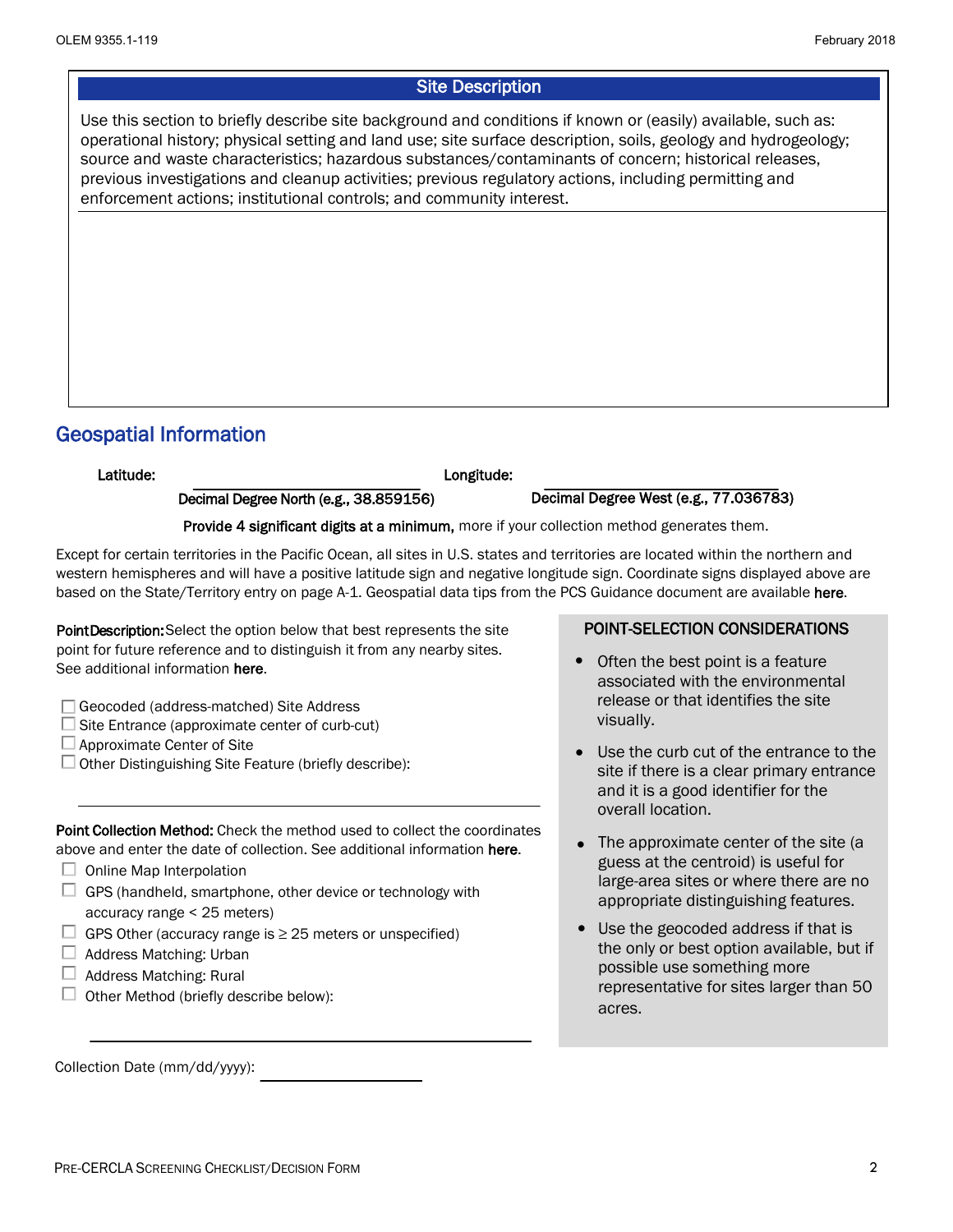| Complete this checklist to help determine if a site should be added to the Superfund<br>Active site inventory. See Section 3.6 of the PCS guidance for additional information. |                                                                                                                                                                                                                            |        | NO     | <b>Unknown</b> |
|--------------------------------------------------------------------------------------------------------------------------------------------------------------------------------|----------------------------------------------------------------------------------------------------------------------------------------------------------------------------------------------------------------------------|--------|--------|----------------|
|                                                                                                                                                                                | 1. An initial search for the site in EPA's Superfund active, archive and non-site<br>inventories should be performed prior to starting a PCS. Is this a new site that does<br>not already exist in these site inventories? | □      | U      |                |
|                                                                                                                                                                                | 2. Is there evidence of an actual release or a potential to release?                                                                                                                                                       | $\Box$ | $\Box$ | □              |
|                                                                                                                                                                                | 3. Are there possible targets that could be impacted by a release of contamination at<br>the site?                                                                                                                         | □      | $\Box$ |                |
| 4.                                                                                                                                                                             | Is there documentation indicating that a target has been exposed to a hazardous<br>substance released from the site?                                                                                                       | $\Box$ | $\Box$ |                |
| 5.                                                                                                                                                                             | Is the release of a naturally occurring substance in its unaltered form, or is it<br>altered solely through naturally occurring processes or phenomena, from a location<br>where it is naturally found?                    | $\Box$ | U      |                |
| 6.                                                                                                                                                                             | Is the release from products which are part of the structure of, and result in<br>exposure within, residential buildings or business or community structures?                                                              | □      | $\Box$ |                |
|                                                                                                                                                                                | 7. If there has been a release into a public or private drinking water supply, is it due to<br>deterioration of the system through ordinary use?                                                                           | $\Box$ | $\Box$ | П              |
|                                                                                                                                                                                | 8. Are the hazardous substances possibly released at the site, or is the release itself,<br>excluded from being addressed under CERCLA?                                                                                    | $\Box$ | $\Box$ | П              |
| 9.                                                                                                                                                                             | Is the site being addressed under RCRA corrective action or by the Nuclear<br><b>Regulatory Commission?</b>                                                                                                                | □      | $\Box$ | П              |
|                                                                                                                                                                                | 10. Is another federal, state, tribe or local government environmental cleanup program<br>other than site assessment actively involved with the site (e.g., state voluntary<br>cleanup program)?                           | □      | $\Box$ |                |
|                                                                                                                                                                                | 11. Is there sufficient documentation or evidence that demonstrates there is no<br>likelihood of a significant release that could cause adverse environmental or<br>human health impacts?                                  | $\Box$ | $\Box$ |                |
|                                                                                                                                                                                | 12. Are there other site-specific situations or factors that warrant further CERCLA<br>remedial/integrated assessment or response?                                                                                         | $\Box$ |        |                |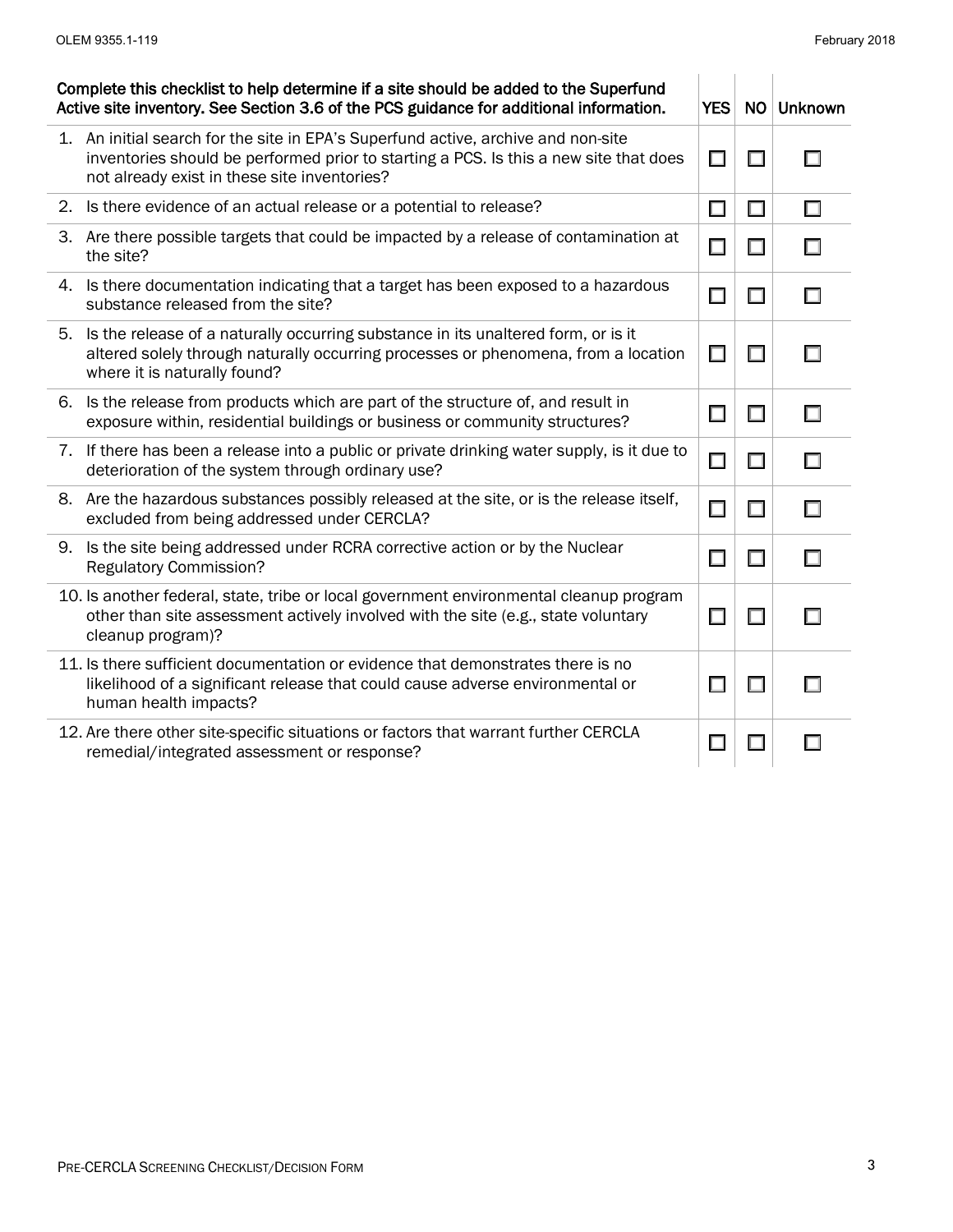| OLEM 9355.1-119                                                                                                                                                                                                                                                                                                                                                                                                                                                                                                                                                                                                                                           |                                                                  | February 2018 |  |  |  |  |
|-----------------------------------------------------------------------------------------------------------------------------------------------------------------------------------------------------------------------------------------------------------------------------------------------------------------------------------------------------------------------------------------------------------------------------------------------------------------------------------------------------------------------------------------------------------------------------------------------------------------------------------------------------------|------------------------------------------------------------------|---------------|--|--|--|--|
| Preparer's Recommendation:                                                                                                                                                                                                                                                                                                                                                                                                                                                                                                                                                                                                                                | Add site to the Superfund Active site inventory.                 |               |  |  |  |  |
|                                                                                                                                                                                                                                                                                                                                                                                                                                                                                                                                                                                                                                                           | Do not add site to the Superfund Active site inventory.          |               |  |  |  |  |
|                                                                                                                                                                                                                                                                                                                                                                                                                                                                                                                                                                                                                                                           | Please explain recommendation below:                             |               |  |  |  |  |
|                                                                                                                                                                                                                                                                                                                                                                                                                                                                                                                                                                                                                                                           |                                                                  |               |  |  |  |  |
| <b>PCS Summary and Decision Rationale</b><br>Use this section to summarize PCS findings and support the decision to add or not add the site to the<br>Superfund active site inventory for further investigation. Information does not need to be specific but, where<br>known, can include key factors such as source and waste characteristics (e.g., drums, contaminated soil);<br>evidence of release or potential release; threatened targets (e.g., drinking water wells); key sampling results (if<br>available); CERCLA eligibility; involvement of other cleanup programs; and other supporting factors. Attach<br>additional pages as necessary. |                                                                  |               |  |  |  |  |
|                                                                                                                                                                                                                                                                                                                                                                                                                                                                                                                                                                                                                                                           |                                                                  |               |  |  |  |  |
|                                                                                                                                                                                                                                                                                                                                                                                                                                                                                                                                                                                                                                                           | (Make selection)                                                 | Date          |  |  |  |  |
| <b>Checklist Preparer Organization</b><br><b>Checklist Preparer Name</b><br>EPA Regional Review and Pre-CERCLA Screening Decision<br>Add site to the Superfund active site inventory for completion of a:<br>Standard/full preliminary assessment (PA)<br>Abbreviated preliminary assessment (APA)<br>Combined preliminary assessment/site inspection (PA/SI)<br>Inegrated removal assessment and preliminary assessment<br>Integrated removal assessment and combined PA/SI<br>Other:                                                                                                                                                                    |                                                                  |               |  |  |  |  |
| Do not add site to the Superfund active site inventory. Site is:<br>Not a valid site or incident<br>Being addressed by EPA's removal program<br>Being addressed by a state cleanup program<br>Being addressed by a tribal cleanup program<br>Being addressed by the Nuclear Regulatory Commission<br>Other:                                                                                                                                                                                                                                                                                                                                               | Being addressed under the Resource Conservation and Recovery Act |               |  |  |  |  |
| Optional-Printname of EPASite Assessor making this decision:                                                                                                                                                                                                                                                                                                                                                                                                                                                                                                                                                                                              |                                                                  |               |  |  |  |  |
| <b>EPA Regional Approval: (Enter</b><br>Date<br>Date and then click this box to<br>initiate digital signature stamp)                                                                                                                                                                                                                                                                                                                                                                                                                                                                                                                                      |                                                                  |               |  |  |  |  |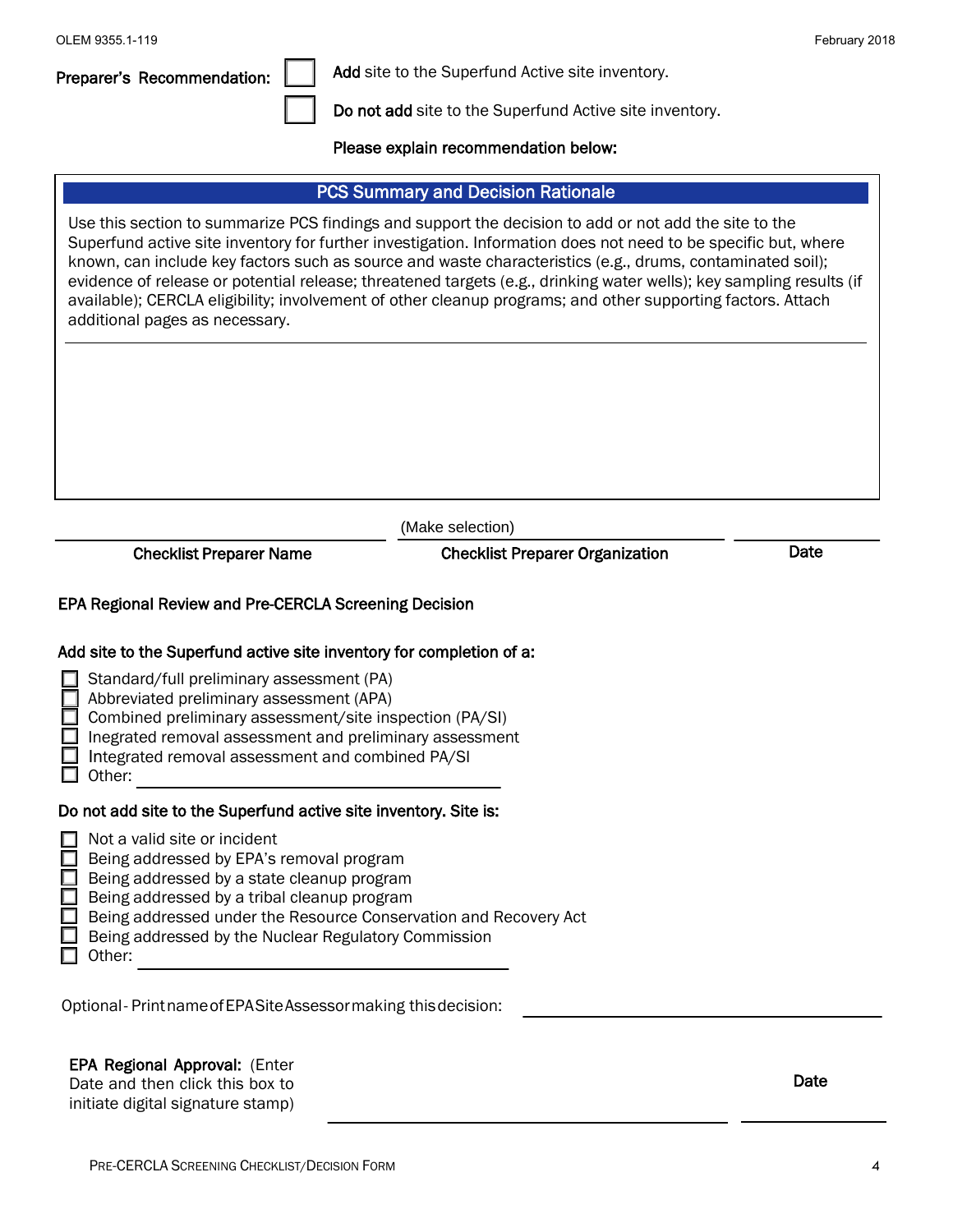Site Description

*(All text as entered on page A-2)*